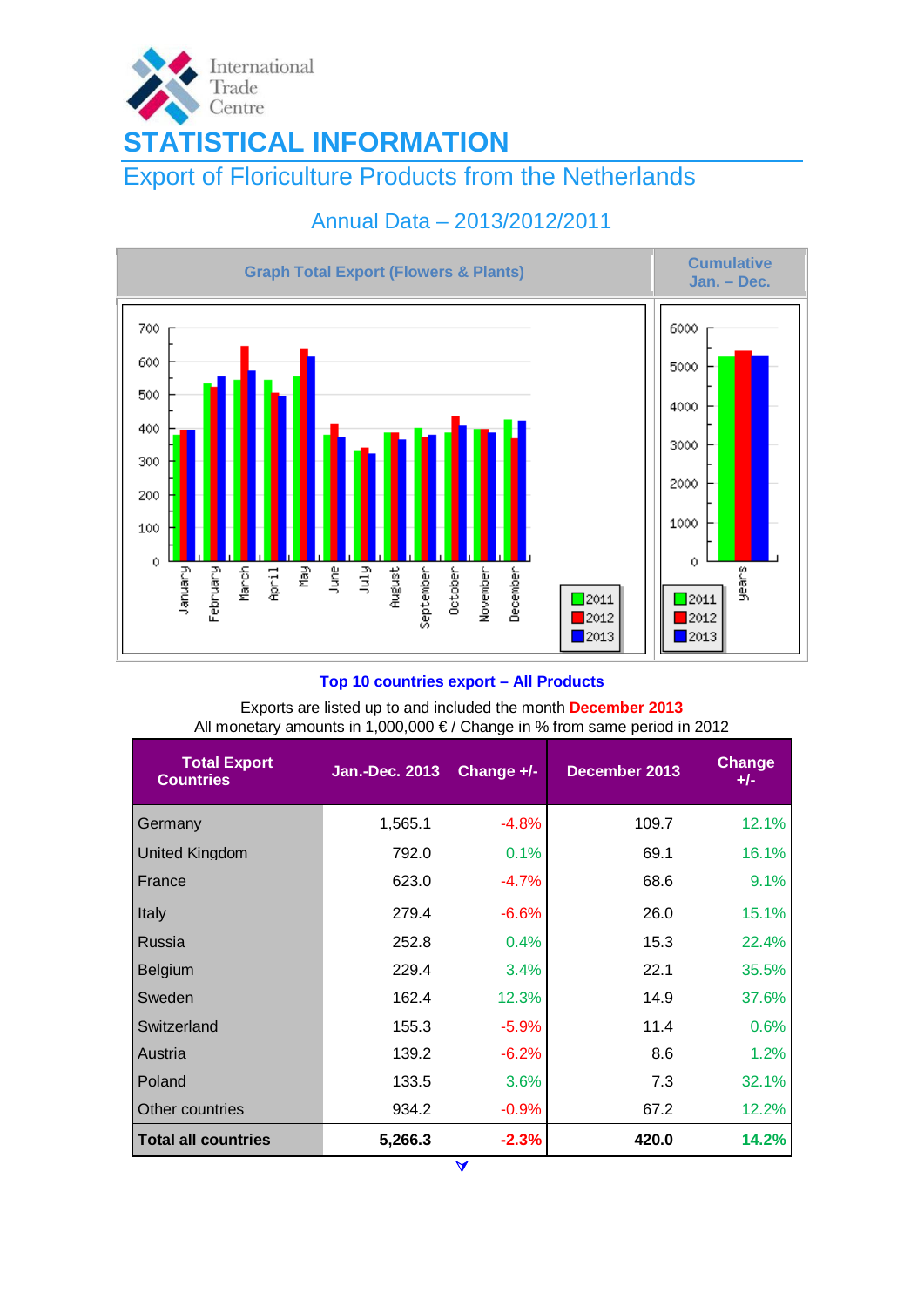

## **Top 10 countries export - Cut Flowers**

| Exports are listed up to and included the month December 2013<br>All monetary amounts in 1,000,000 €/ Change in % from same period in 2012 |                        |                 |               |                        |  |  |  |
|--------------------------------------------------------------------------------------------------------------------------------------------|------------------------|-----------------|---------------|------------------------|--|--|--|
| <b>Flowers Export</b><br><b>Countries</b>                                                                                                  | <b>Jan.- Dec. 2013</b> | Change<br>$+/-$ | December 2013 | <b>Change</b><br>$+/-$ |  |  |  |
| Germany                                                                                                                                    | 937.8                  | $-3.4%$         | 69.1          | 9.3%                   |  |  |  |
| <b>United Kingdom</b>                                                                                                                      | 611.0                  | $-1.6%$         | 53.0          | 16.4%                  |  |  |  |
| France                                                                                                                                     | 389.1                  | $-5.0%$         | 42.5          | 7.8%                   |  |  |  |
| Russia                                                                                                                                     | 191.9                  | 2.1%            | 11.9          | 28.5%                  |  |  |  |
| Italy                                                                                                                                      | 128.9                  | $-9.2%$         | 13.2          | 7.8%                   |  |  |  |
| Belgium                                                                                                                                    | 100.4                  | $-1.3%$         | 10.8          | 32.4%                  |  |  |  |
| Switzerland                                                                                                                                | 90.8                   | $-4.3%$         | 7.4           | $-3.7%$                |  |  |  |
| Poland                                                                                                                                     | 79.3                   | 3.6%            | 4.9           | 33.8%                  |  |  |  |
| Austria                                                                                                                                    | 69.3                   | $-3.6%$         | 4.6           | 11.6%                  |  |  |  |
| Sweden                                                                                                                                     | 68.7                   | 5.8%            | 6.3           | 33.4%                  |  |  |  |
| Other countries                                                                                                                            | 558.8                  | $-2.5%$         | 44.8          | 13.1%                  |  |  |  |
| <b>Total all countries</b>                                                                                                                 | 3,226.0                | $-2.7%$         | 268.4         | 13.0%                  |  |  |  |

## À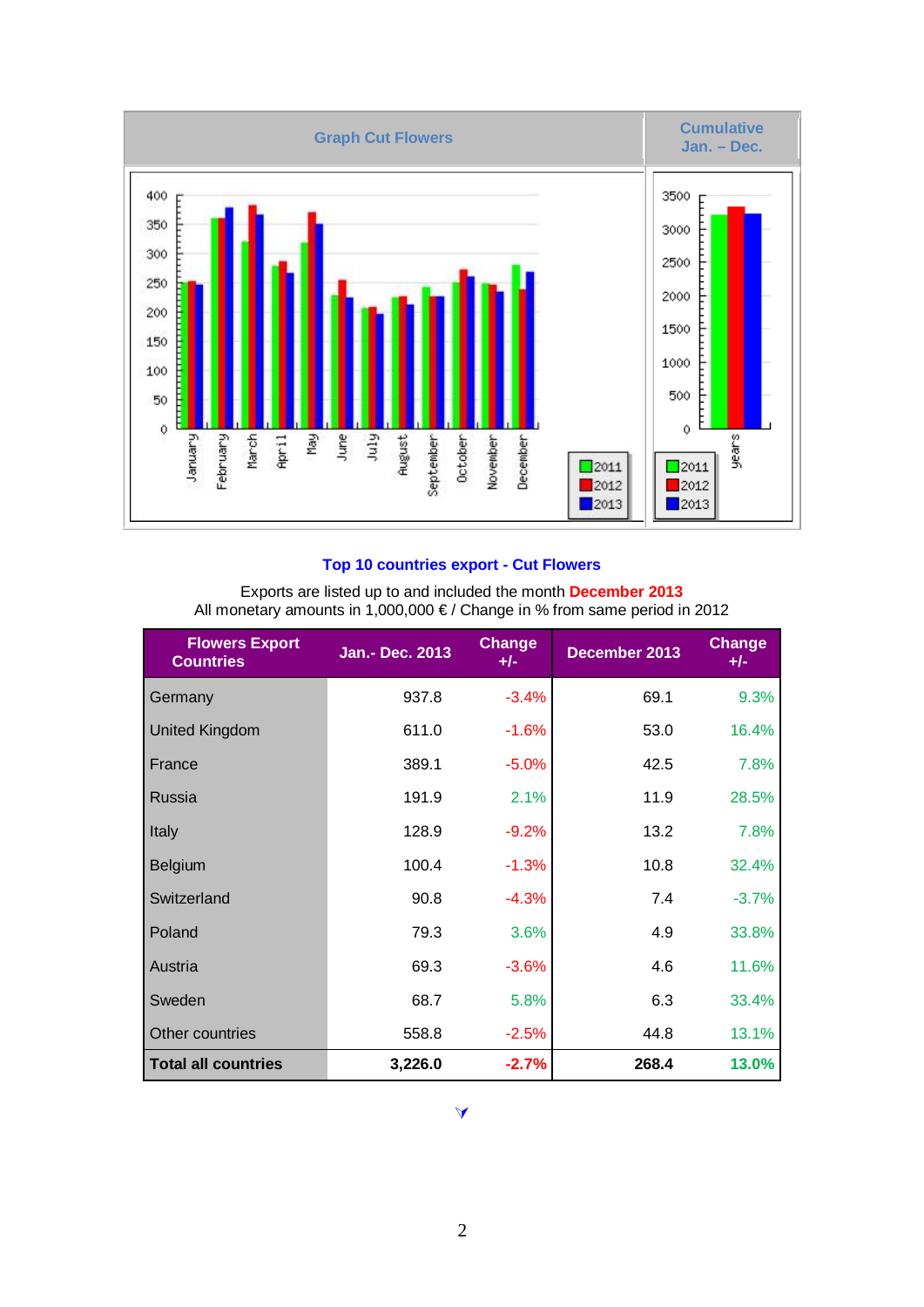

## **Top 10 countries export - Ornamental Plants**

| <b>Plants Export</b><br><b>Countries</b> | <b>Jan.-Dec. 2013</b> | Change +/- | December 2013 | Change +/- |
|------------------------------------------|-----------------------|------------|---------------|------------|
| Germany                                  | 627.3                 | $-6.8%$    | 40.5          | 17.1%      |
| France                                   | 233.9                 | $-4.3%$    | 26.1          | 11.3%      |
| <b>United Kingdom</b>                    | 181.0                 | 6.3%       | 16.1          | 14.9%      |
| Italy                                    | 150.5                 | $-4.4%$    | 12.8          | 23.7%      |
| Belgium                                  | 129.0                 | 7.4%       | 11.3          | 38.6%      |
| Sweden                                   | 93.7                  | 17.7%      | 8.5           | 40.9%      |
| Austria                                  | 70.0                  | $-8.6%$    | 4.0           | $-8.5%$    |
| Switzerland                              | 64.5                  | $-8.1%$    | 4.0           | 9.7%       |
| Russia                                   | 60.9                  | $-4.7%$    | 3.4           | 4.9%       |
| Poland                                   | 54.2                  | 3.7%       | 2.4           | 28.7%      |
| Other countries                          | 375.4                 | 1.7%       | 22.4          | 10.4%      |
| <b>Total all countries</b>               | 2,040.3               | $-1.7%$    | 151.5         | 16.5%      |

Exports are listed up to and included the month **December 2013**  All monetary amounts in 1,000,000 € / Change in % from same period in 2012

Source: HBAG Bloemen en planten